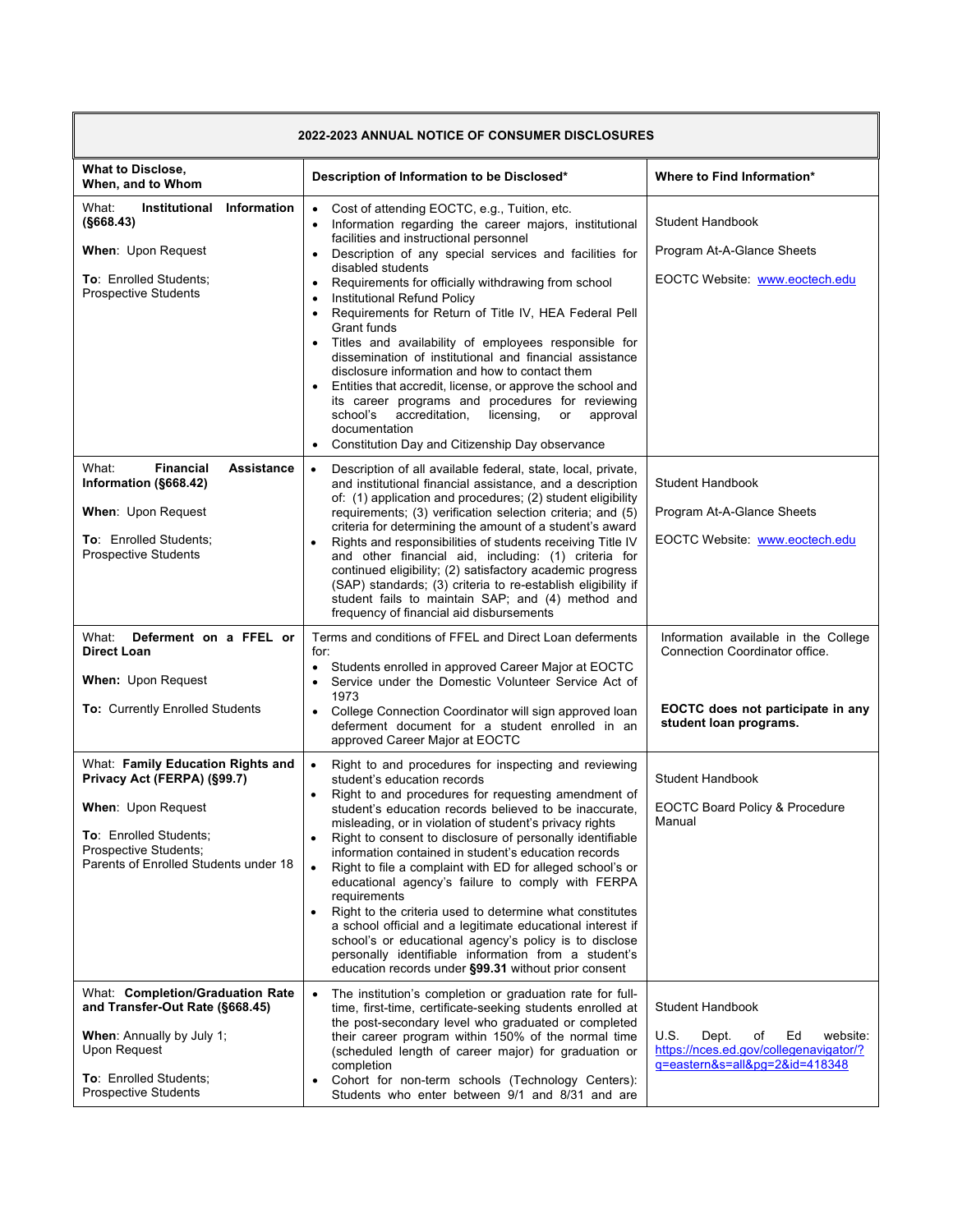|                                                                                                                                                                                                                                                                       | enrolled at least 60 clock hours<br>Transfer-out rate is not applicable to Technology<br>Centers since it applies to schools whose mission<br>includes providing substantial preparation for students<br>to enroll in another eligible institution<br>Information on student body diversity in the categories<br>$\bullet$<br>of gender and ethnicity of enrolled, full-time students<br>who receive Federal Pell Grants<br>Retention rates of certificate or degree-seeking first-time<br>full-time undergraduate students                                                                                                                                                                                                                                                                                                                                                                                                                                                                                                                                                                                                                                                                                                                                                                                                                                                                                                                                                                                                                                                                                                                                                               |  |
|-----------------------------------------------------------------------------------------------------------------------------------------------------------------------------------------------------------------------------------------------------------------------|-------------------------------------------------------------------------------------------------------------------------------------------------------------------------------------------------------------------------------------------------------------------------------------------------------------------------------------------------------------------------------------------------------------------------------------------------------------------------------------------------------------------------------------------------------------------------------------------------------------------------------------------------------------------------------------------------------------------------------------------------------------------------------------------------------------------------------------------------------------------------------------------------------------------------------------------------------------------------------------------------------------------------------------------------------------------------------------------------------------------------------------------------------------------------------------------------------------------------------------------------------------------------------------------------------------------------------------------------------------------------------------------------------------------------------------------------------------------------------------------------------------------------------------------------------------------------------------------------------------------------------------------------------------------------------------------|--|
| What:<br>Campus Crime & Security Report<br>(§669.46)<br>When:<br>Annually by Oct. 1<br>How: Email with PDF & RR<br>To: Enrolled Students and Current<br>Employees<br>Prospective Students and<br>To:<br>Prospective Employees<br>How:<br>When: Available Upon Request | Statistics for 3 most recent calendar years concerning<br>$\bullet$<br>the occurrence on campus, in or on non-campus<br><b>Student Handbook</b><br>buildings or property, and public property of following<br>offenses reported to campus security authority or local<br>Annual Security Report (ASR)<br>police: (1) murder and non-negligent manslaughter; (2)<br>negligent manslaughter; (3) sex offenses-forcible and<br>U.S.<br>Dept.<br>of<br>Ed<br>website:<br>https://nces.ed.gov/collegenavigator/?<br>non-forcible); (4) robbery; (5) aggravated assault; (6)<br>q=eastern&s=all&pg=2&id=418348<br>burglary; (7) motor vehicle theft; (8) and arson<br>Statistics above are also reported by category of<br>prejudice (i.e. offense manifests evidence that victim<br>was intentionally selected because of victim's actual or<br>perceived race, gender, sexual orientation, ethnicity, or<br>disability)<br>Statistics for 3 most recent calendar years concerning<br>$\bullet$<br>the occurrence on campus, in or on non-campus<br>buildings or property, and on public property of following<br>offenses reported to campus security authority or local<br>police: (1) arrests for liquor law violations, drug law<br>violations, and illegal weapons possession; or (2)<br>persons referred for campus disciplinary action such<br>violations<br>Policies concerning the security of & access to campus<br>$\bullet$<br>facilities & procedures to report campus crimes<br>Disciplinary actions imposed for the possession, use,<br>and sale of alcoholic beverages and illegal drugs and<br>enforcement of state underage drinking laws and federal<br>and state drug laws |  |
| <b>Voter Registration Materials</b>                                                                                                                                                                                                                                   | Online: https://www.ok.gov/elections/Voter Info/Register to Vote/index.html.                                                                                                                                                                                                                                                                                                                                                                                                                                                                                                                                                                                                                                                                                                                                                                                                                                                                                                                                                                                                                                                                                                                                                                                                                                                                                                                                                                                                                                                                                                                                                                                                              |  |
| Grievance/Complaint Policy &<br>Procedures                                                                                                                                                                                                                            | Student Handbook - Available at www.eoctech.edu under Quick Links<br>EOCTC Board Policy & Procedure Manual #205                                                                                                                                                                                                                                                                                                                                                                                                                                                                                                                                                                                                                                                                                                                                                                                                                                                                                                                                                                                                                                                                                                                                                                                                                                                                                                                                                                                                                                                                                                                                                                           |  |
| Student Behavior & Discipline Policy                                                                                                                                                                                                                                  | Student Handbook - Available at www.eoctech.edu under Quick Links<br>EOCTC Board Policy & Procedure Manual #540 and #544                                                                                                                                                                                                                                                                                                                                                                                                                                                                                                                                                                                                                                                                                                                                                                                                                                                                                                                                                                                                                                                                                                                                                                                                                                                                                                                                                                                                                                                                                                                                                                  |  |
| Internet Use Policy                                                                                                                                                                                                                                                   | Student Handbook - Available at www.eoctech.edu under Quick Links<br>EOCTC Board Policy & Procedure Manual #255                                                                                                                                                                                                                                                                                                                                                                                                                                                                                                                                                                                                                                                                                                                                                                                                                                                                                                                                                                                                                                                                                                                                                                                                                                                                                                                                                                                                                                                                                                                                                                           |  |
| Social Media/Network Policy                                                                                                                                                                                                                                           | Student Handbook - Available at www.eoctech.edu under Quick Links<br>EOCTC Board Policy & Procedure Manual #256                                                                                                                                                                                                                                                                                                                                                                                                                                                                                                                                                                                                                                                                                                                                                                                                                                                                                                                                                                                                                                                                                                                                                                                                                                                                                                                                                                                                                                                                                                                                                                           |  |
| Absence & Make-Up Work Policy                                                                                                                                                                                                                                         | Student Handbook - Available at www.eoctech.edu under Quick Links                                                                                                                                                                                                                                                                                                                                                                                                                                                                                                                                                                                                                                                                                                                                                                                                                                                                                                                                                                                                                                                                                                                                                                                                                                                                                                                                                                                                                                                                                                                                                                                                                         |  |
| <b>Satisfactory Progress Policy</b>                                                                                                                                                                                                                                   | Student Handbook - Available at www.eoctech.edu under Quick Links                                                                                                                                                                                                                                                                                                                                                                                                                                                                                                                                                                                                                                                                                                                                                                                                                                                                                                                                                                                                                                                                                                                                                                                                                                                                                                                                                                                                                                                                                                                                                                                                                         |  |
| Leave of Absence Policy                                                                                                                                                                                                                                               | Student Handbook - Available at www.eoctech.edu under Quick Links                                                                                                                                                                                                                                                                                                                                                                                                                                                                                                                                                                                                                                                                                                                                                                                                                                                                                                                                                                                                                                                                                                                                                                                                                                                                                                                                                                                                                                                                                                                                                                                                                         |  |
| Academic Contracts (aka College<br>Credit)                                                                                                                                                                                                                            | Student Handbook - Available at www.eoctech.edu under Quick Links                                                                                                                                                                                                                                                                                                                                                                                                                                                                                                                                                                                                                                                                                                                                                                                                                                                                                                                                                                                                                                                                                                                                                                                                                                                                                                                                                                                                                                                                                                                                                                                                                         |  |
| Drug and Alcohol Abuse Prevention<br>Information Pursuant to Public Law<br>101-226                                                                                                                                                                                    | Student Handbook - Available at www.eoctech.edu under Quick Links<br>EOCTC Board Policy & Procedure Manual #599; Annual Security Report (ASR)                                                                                                                                                                                                                                                                                                                                                                                                                                                                                                                                                                                                                                                                                                                                                                                                                                                                                                                                                                                                                                                                                                                                                                                                                                                                                                                                                                                                                                                                                                                                             |  |